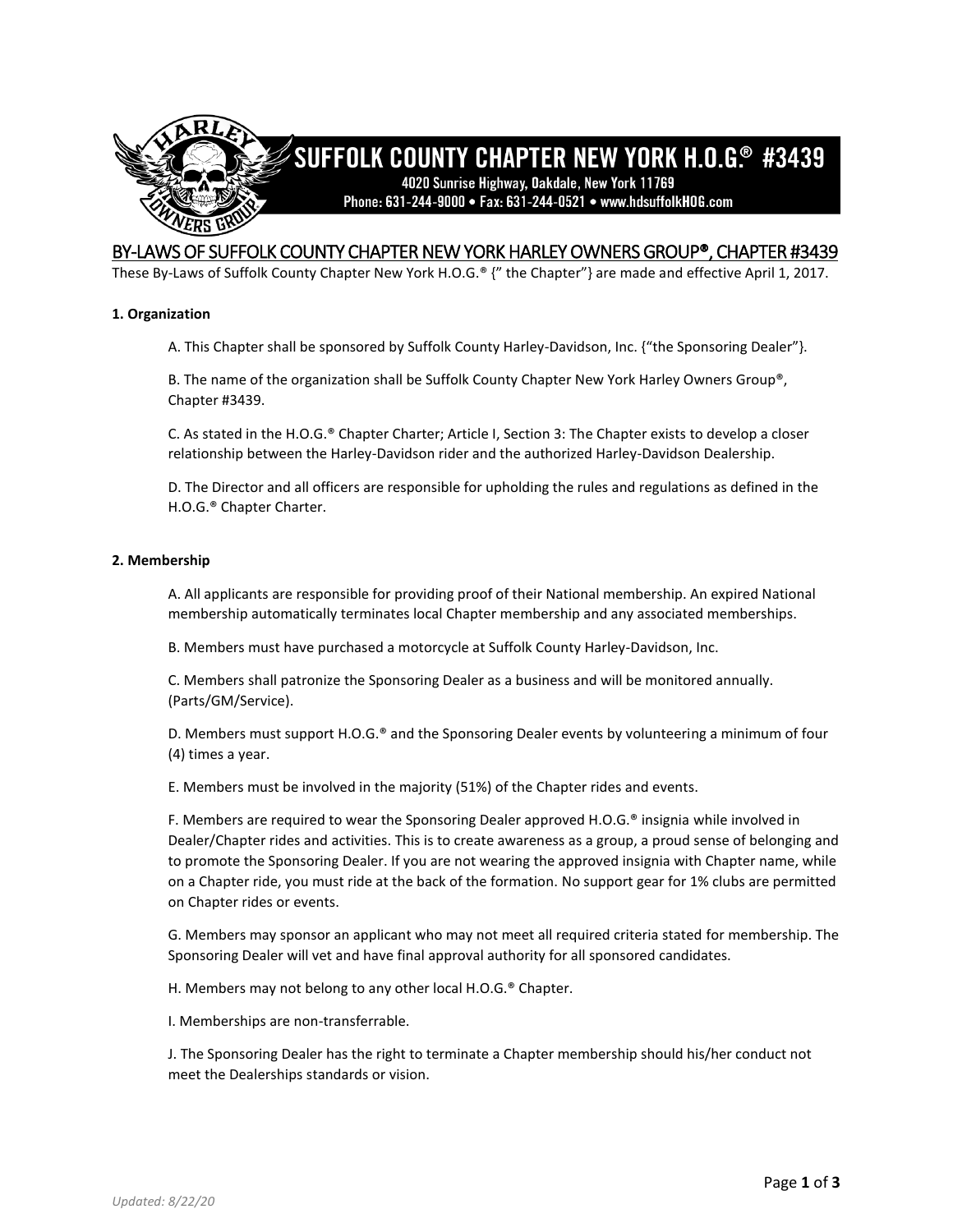K. Membership enrollment will last one (1) year from April  $1<sup>st</sup>$  to March 31<sup>st</sup>. Chapter membership enrollment will occur once annually in the month of March.

L. All Chapter members must renew their Chapter membership on an annual basis and must sign the Chapter Membership Enrollment and Release Form each year. A separate Chapter membership application form is needed for each member, whether rider or passenger.

M. The Sponsoring Dealer may keep membership capped for the best interest of the Chapter.

N. Applicants who do not meet all required prerequisites may be accepted on a probational terms. The probational period shall last six (6) months. At the end of the probational period, applicants will be reassessed for full membership enrollment.

O. All members, when riding on a sanctioned Chapter or Sponsoring Dealership ride or event, must ride a Harley-Davidson® motorcycle.

# **3. Dues**

A. Membership dues are used to subsidize the costs of events and to assist in paying or defraying Chapter operating expenses.

B. Membership dues are to be set by the Sponsoring Dealer and shall be \$36.00, annually.

C. All members, probational or full, must remit Chapter dues, in full, by April 30<sup>th</sup>.

D. Dues are subject to change and are non-refundable, unless membership is terminated due to conduct undesirable or contrary to the vision or standards of the Sponsoring Dealer.

E. Dues will not exceed the maximum amount described in the "Local Chapter Enrollment" section of the H.O.G. Chapter Handbook.

# **4. Meetings**

A. Chapter meetings of this organization shall be held on the second Thursday of each month, starting at 7:00 PM ET and shall be held at Blue Goose, 411 W Main St, Patchogue, NY 11772.

B. Chapter meetings are for members only and closed to the public. Members may request to bring one guest to a Chapter meeting with prior consent from the Director, Assistant Director or H.O.G. Manager.

C. Special meetings of this organization may be called by the Director when he/she deems it for the best interest of the organization. Notices of such meetings shall be emailed to all members at their addresses as they appear on the *Chapter Membership Enrollment and Release Form* at least five (5) days before the scheduled date set for such special meeting.

D. No other business but that specified in the notice may be transacted at such special meeting without the unanimous consent of all present officers.